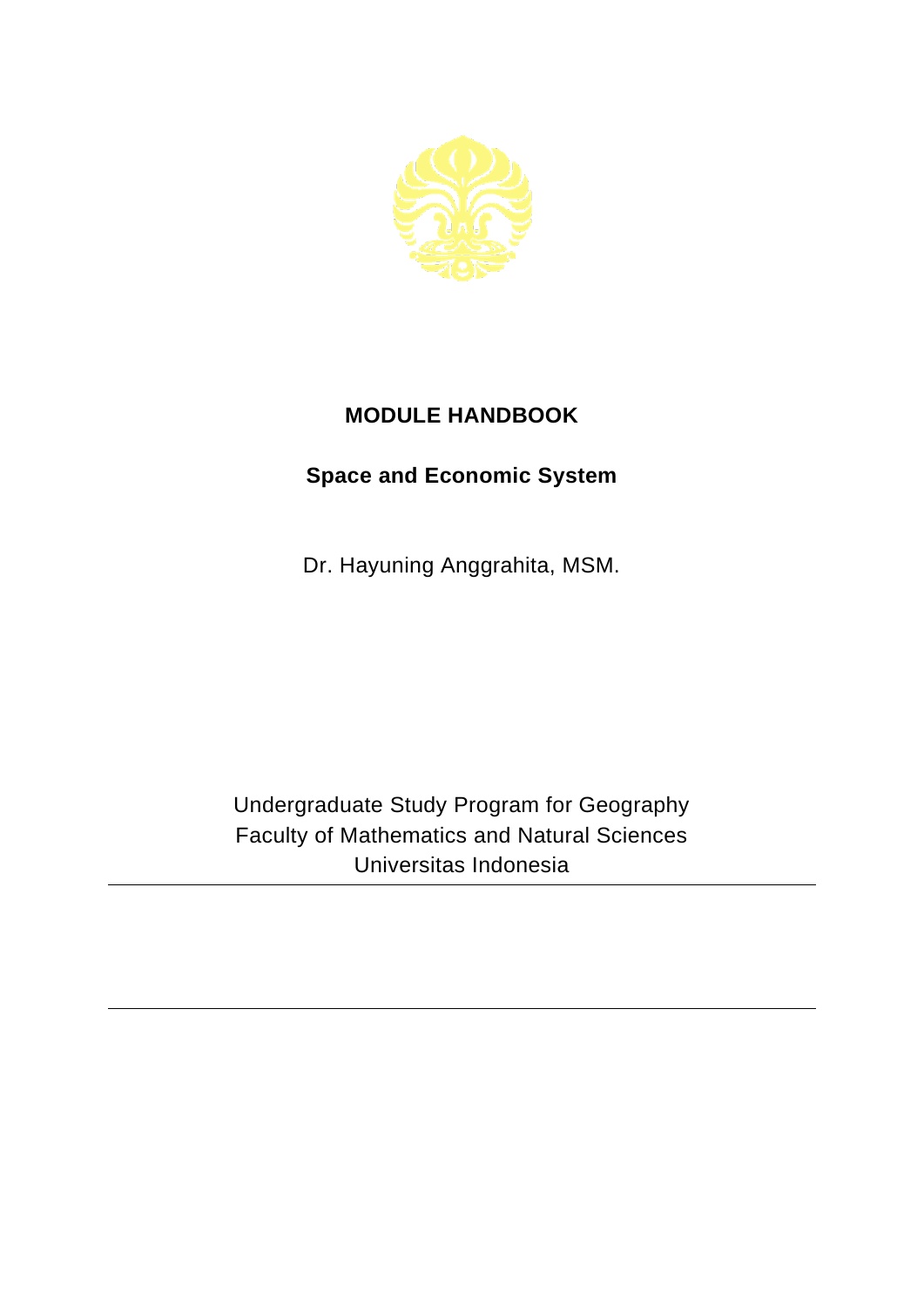| Module designation                                                 | Space and Economic System                                                                                                                                                                                                                                                                                                                                                                                                                                                                                                                                                                                              |
|--------------------------------------------------------------------|------------------------------------------------------------------------------------------------------------------------------------------------------------------------------------------------------------------------------------------------------------------------------------------------------------------------------------------------------------------------------------------------------------------------------------------------------------------------------------------------------------------------------------------------------------------------------------------------------------------------|
| Semester(s) in which the module is<br>taught                       | Fourth (4th) Semester                                                                                                                                                                                                                                                                                                                                                                                                                                                                                                                                                                                                  |
| Person responsible for the module                                  | Dr. Hayuning Anggrahita, MSM.                                                                                                                                                                                                                                                                                                                                                                                                                                                                                                                                                                                          |
| Lecturer                                                           | Dr. Hayuning Anggrahita, MSM.<br>1.<br>Dr. Triarko Nurlambang, M.A.<br>2.<br>Dra. M.H. Dewi Susilowati, M.S.<br>3.<br>4.                                                                                                                                                                                                                                                                                                                                                                                                                                                                                               |
| Language                                                           | Bahasa Indonesia                                                                                                                                                                                                                                                                                                                                                                                                                                                                                                                                                                                                       |
| Relation to curriculum                                             | Compulsory                                                                                                                                                                                                                                                                                                                                                                                                                                                                                                                                                                                                             |
| Teaching methods                                                   | Student-centered Learning and combination with Cooperative Learning                                                                                                                                                                                                                                                                                                                                                                                                                                                                                                                                                    |
| Workload (incl. contact hours, self-<br>study hours)               | Lectures: 100 minutes per week per semester<br>1.<br>2.<br>Assignment: 120 minutes per week per semester<br>Independent study: 120 minutes per week per semester<br>3.<br>Minutes x weeks x semester: 340 x 14 x 1 = 4760 minutes per<br>4.<br>semester<br>Midterm Examination: 100 minutes per semester<br>5.<br>6.<br>Final Examination: 100 minutes per semester<br>Total workload per semester: 4950 minutes / 82 hours 40 minutes<br>7.                                                                                                                                                                           |
| Credit points                                                      | $2$ (Two)                                                                                                                                                                                                                                                                                                                                                                                                                                                                                                                                                                                                              |
| Required and recommended pre-<br>requisites for joining the module | Principles and Perspective in Human Geography<br>1.<br>2.<br>Human Geography Lab<br>System and Process of Physical Geography<br>3.                                                                                                                                                                                                                                                                                                                                                                                                                                                                                     |
| Module objectives/intended learn-<br>ing outcomes                  | Space courses and the economic system discusses the elements that<br>underlease the establishment of an economic system. Various forms of<br>applying the basic principles of various economic theories of fresh<br>classrooms that are classical to critical. Also discuss linkages and<br>interdependence between economic activities in the context of space.<br>Cases regarding economic dynamics on various scales of space (macro,<br>meso and micro) are both related to urban and rural economic activities,<br>as well as the relationship between the two. Learning activities are held<br>using Indonesian. |
| Content                                                            | Understanding the scope of the economic system of the economy<br>1.<br>2.<br>Dynamics of economic change seen from a geography perspective<br>3.<br>Space economic theory<br>Economic base analysis<br>4.<br>Pole growth and regional economic disparity<br>5.<br>Interaction and Regional Economic Development<br>6.                                                                                                                                                                                                                                                                                                  |
| <b>Examination forms</b>                                           | $\overline{a}$                                                                                                                                                                                                                                                                                                                                                                                                                                                                                                                                                                                                         |
| Study and examination require-<br>ments                            | Individual Score (20%)<br>1.<br>Group and Presentation Score (30%)<br>2.<br>Midterm Examination (25%)<br>3.<br>Final Examination (25%)<br>4.                                                                                                                                                                                                                                                                                                                                                                                                                                                                           |